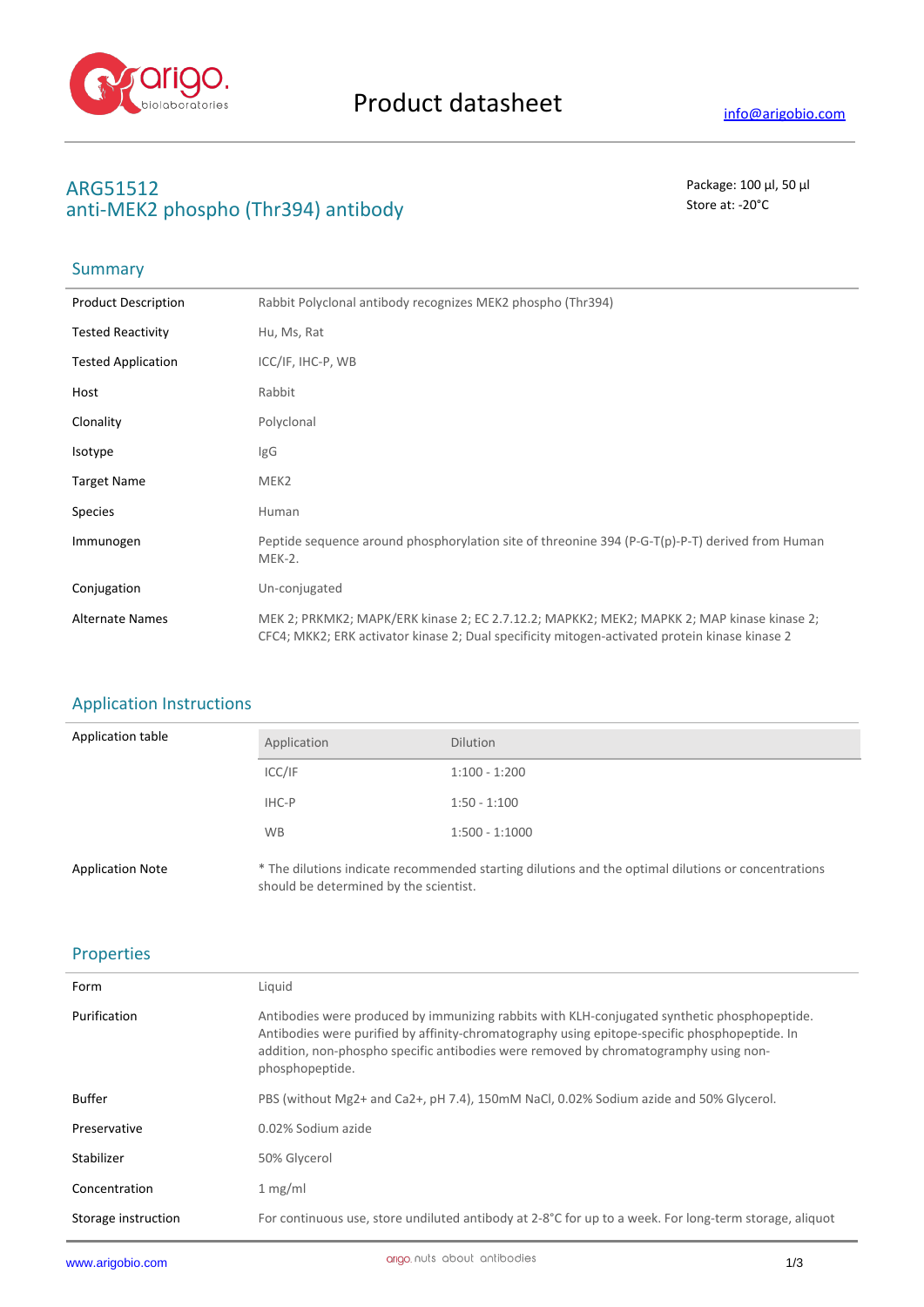and store at -20°C. Storage in frost free freezers is not recommended. Avoid repeated freeze/thaw cycles. Suggest spin the vial prior to opening. The antibody solution should be gently mixed before use.

Note For laboratory research only, not for drug, diagnostic or other use.

## Bioinformation

| Gene Symbol     | MAP2K2                                                                                                                                                                                                                                                                                                                  |
|-----------------|-------------------------------------------------------------------------------------------------------------------------------------------------------------------------------------------------------------------------------------------------------------------------------------------------------------------------|
| Gene Full Name  | mitogen-activated protein kinase kinase 2                                                                                                                                                                                                                                                                               |
| Background      | Catalyzes the concomitant phosphorylation of a threonine and a tyrosine residue in a Thr-Glu-Tyr<br>sequence located in MAP kinases. Activates the ERK1 and ERK2 MAP kinases.                                                                                                                                           |
| <b>Function</b> | Catalyzes the concomitant phosphorylation of a threonine and a tyrosine residue in a Thr-Glu-Tyr<br>sequence located in MAP kinases. Activates the ERK1 and ERK2 MAP kinases (By similarity). [UniProt]                                                                                                                 |
| Research Area   | Cancer antibody; Signaling Transduction antibody                                                                                                                                                                                                                                                                        |
| Calculated Mw   | 44 kDa                                                                                                                                                                                                                                                                                                                  |
| <b>PTM</b>      | MAPKK is itself dependent on Ser/Thr phosphorylation for activity catalyzed by MAP kinase kinase kinases<br>(RAF or MEKK1). Phosphorylated by MAP2K1/MEK1 (By similarity).<br>Acetylation of Ser-222 and Ser-226 by Yersinia yopJ prevents phosphorylation and activation, thus<br>blocking the MAPK signaling pathway. |

#### Images



#### **ARG51512 anti-MEK2 phospho (Thr394) antibody WB image**

Western blot: Extracts from HepG2 and HeLa cells untreated or treated with UV stained with ARG51512 anti-MEK2 phospho (Thr394) antibody.



#### **ARG51512 anti-MEK2 phospho (Thr394) antibody IHC-P image**

Immunohistochemistry: Paraffin-embedded Human breast carcinoma tissue stained with ARG51512 anti-MEK2 phospho (Thr394) antibody (left) or the same antibody preincubated with blocking peptide (right).